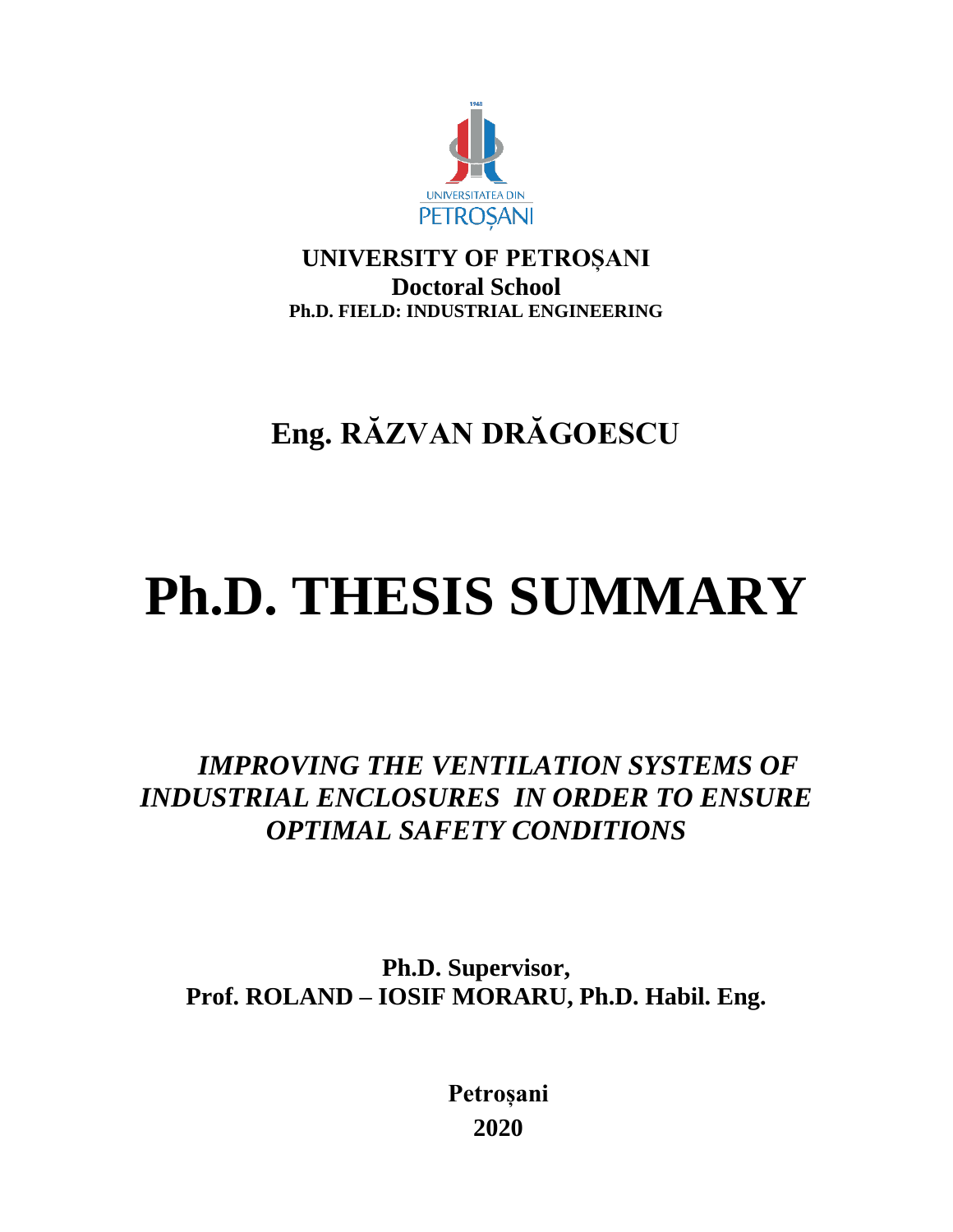# **CONTENTS**

| <b>ACRONYMS</b><br><b>AND</b><br><b>NOTATIONS</b> |                                                                                                                              | 5  |
|---------------------------------------------------|------------------------------------------------------------------------------------------------------------------------------|----|
| <b>LIST OF</b><br><b>FIGURES</b>                  |                                                                                                                              | 6  |
| <b>LIST OF</b><br><b>TABLES</b>                   |                                                                                                                              | 9  |
| <b>INTRODUCTION</b>                               |                                                                                                                              | 11 |
| <b>CHAPTER I</b>                                  | DIMENSIONING ELEMENTS OF VENTILATION                                                                                         | 17 |
|                                                   | 1.1 Dimensioning of the required air flow at the work                                                                        | 17 |
|                                                   | 1.1.1 Dimensioning of the air flow required at the work front<br>for mining operations under the general depression of the   | 17 |
|                                                   | 1.1.2 Dimensioning of the required air flow at the work front<br>for opening and preparation of mining works ventilated with | 18 |
|                                                   |                                                                                                                              | 20 |
|                                                   |                                                                                                                              | 21 |
|                                                   |                                                                                                                              | 22 |
|                                                   |                                                                                                                              | 22 |
|                                                   | 1.3. Characteristics of installations with partial ventilation                                                               | 23 |
|                                                   | 1.3.1 Aerodynamic coefficients for to the ventilation<br>columns                                                             | 23 |
|                                                   |                                                                                                                              | 24 |
|                                                   |                                                                                                                              | 24 |
|                                                   | 1.3.4 Air leaks due to the non-watertight ventilation columns                                                                | 25 |
| <b>CHAPTER II</b>                                 | <b>DIMENSIONING OF A LONG SIZED VENTILATION</b>                                                                              | 29 |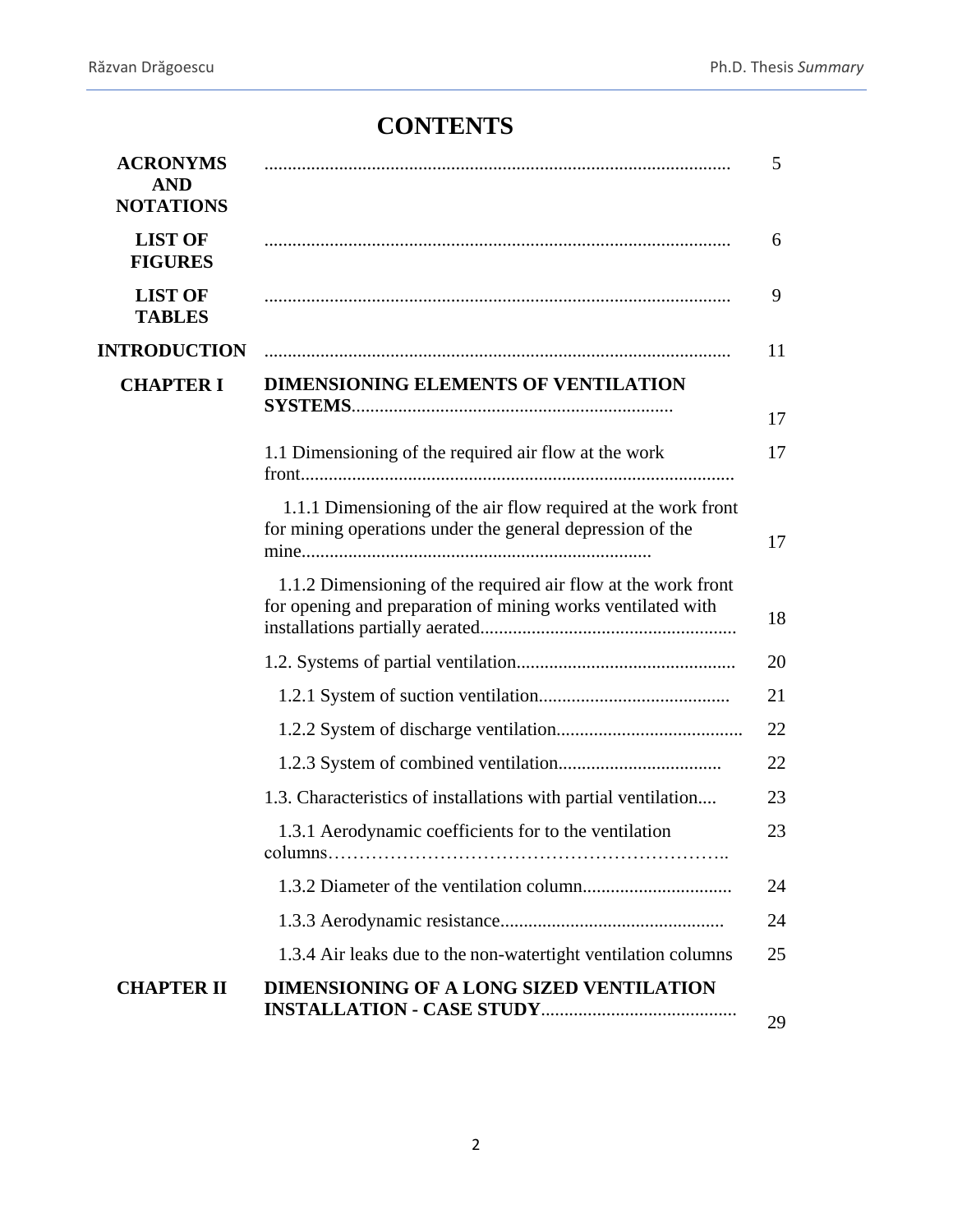|                    | 2.1. VENTILATION SYSTEM FOR AIR ADDUCTION OF                                        | 29 |
|--------------------|-------------------------------------------------------------------------------------|----|
|                    | 2.2. ESTABLISHING OF THE NECESSARY                                                  | 30 |
|                    | 2.3. VENTILATION SOLUTIONS FOR THE MAIN<br>ADDUCTION GALLERY OF FRONT CASTEL AMONTE | 32 |
|                    | 2.3.1 Placement of fans in row on ventilation                                       | 32 |
|                    | 2.3.2 Usage of a single fan for the ventilation of the main                         | 43 |
| <b>CHAPTER III</b> | <b>EVALUATION OF INDUSTRIAL VENTILATION</b>                                         | 45 |
|                    |                                                                                     | 45 |
|                    | 3.2. Execution of industrial ventilation systems and their                          | 46 |
|                    | 3.2.1 OMV PETROM S.A. workstation PETROBRAZI                                        | 48 |
|                    |                                                                                     | 58 |
|                    |                                                                                     | 76 |
|                    | 3.2.4 S.N.G.N. ROMGAZ S.A – S.Î.S.G.N. PLOIEȘTI                                     | 79 |
|                    | 3.3. Calculation of industrial ventilation pipes                                    | 81 |
|                    | 3.3.1 Resistance of industrial ventilation pipe-lines                               | 81 |
|                    |                                                                                     | 82 |
|                    |                                                                                     | 82 |
|                    | 3.4. Connection of the ventilation pipes in a system                                | 85 |
|                    |                                                                                     | 85 |
|                    |                                                                                     | 85 |
| <b>CHAPTER IV</b>  | <b>ANALYSIS OF SPECIFIC FEATURES FOR</b>                                            | 89 |
|                    |                                                                                     | 89 |
|                    |                                                                                     | 92 |
|                    |                                                                                     | 92 |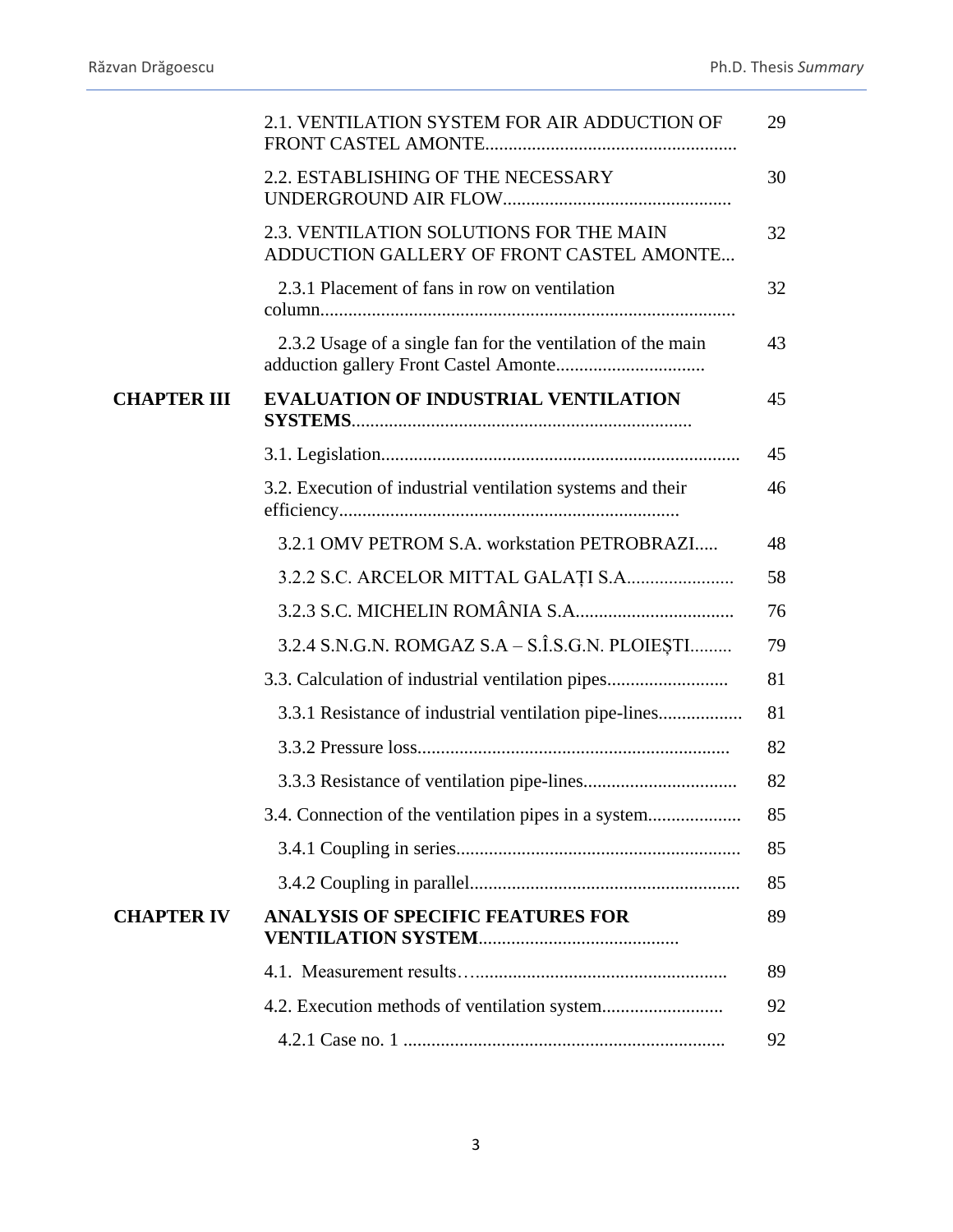|                    |                                                                 | 94  |
|--------------------|-----------------------------------------------------------------|-----|
|                    |                                                                 | 95  |
|                    |                                                                 | 97  |
|                    | 4.3. Evaluation and interpretation of the results obtained from | 98  |
| <b>CHAPTER V</b>   | <b>FUNDAMENTS FOR CHOOSING OF VENTILATION</b>                   | 101 |
|                    |                                                                 | 101 |
|                    |                                                                 | 102 |
|                    |                                                                 | 103 |
|                    | 5.2. Choosing of the proper diameter/size of the tubes          | 111 |
|                    | 5.3. Influence of the connection type in a system over the fan  | 120 |
|                    | 5.3.1 Effect of a connection to the fan suction hole            | 120 |
|                    | 5.3.2 Effect of a connection to the fan outlet                  | 123 |
| <b>CHAPTER VI</b>  | <b>OPTIMIZATION OF INDUSTRIAL VENTILATION</b>                   | 123 |
|                    |                                                                 | 125 |
|                    | 6.2. Ventilation pipe-lines with superior aerodynamic           | 130 |
|                    |                                                                 | 130 |
|                    |                                                                 | 131 |
|                    | 6.2.3 Losses calculation for ventilation columns                | 132 |
|                    |                                                                 |     |
|                    | 6.2.4 Evaluation of fan performance curves and pressure loss    | 132 |
| <b>CHAPTER VII</b> | <b>OPTIMIZATION OF INDUSTRIAL VENTILATION</b>                   | 135 |
|                    |                                                                 | 135 |
|                    |                                                                 | 137 |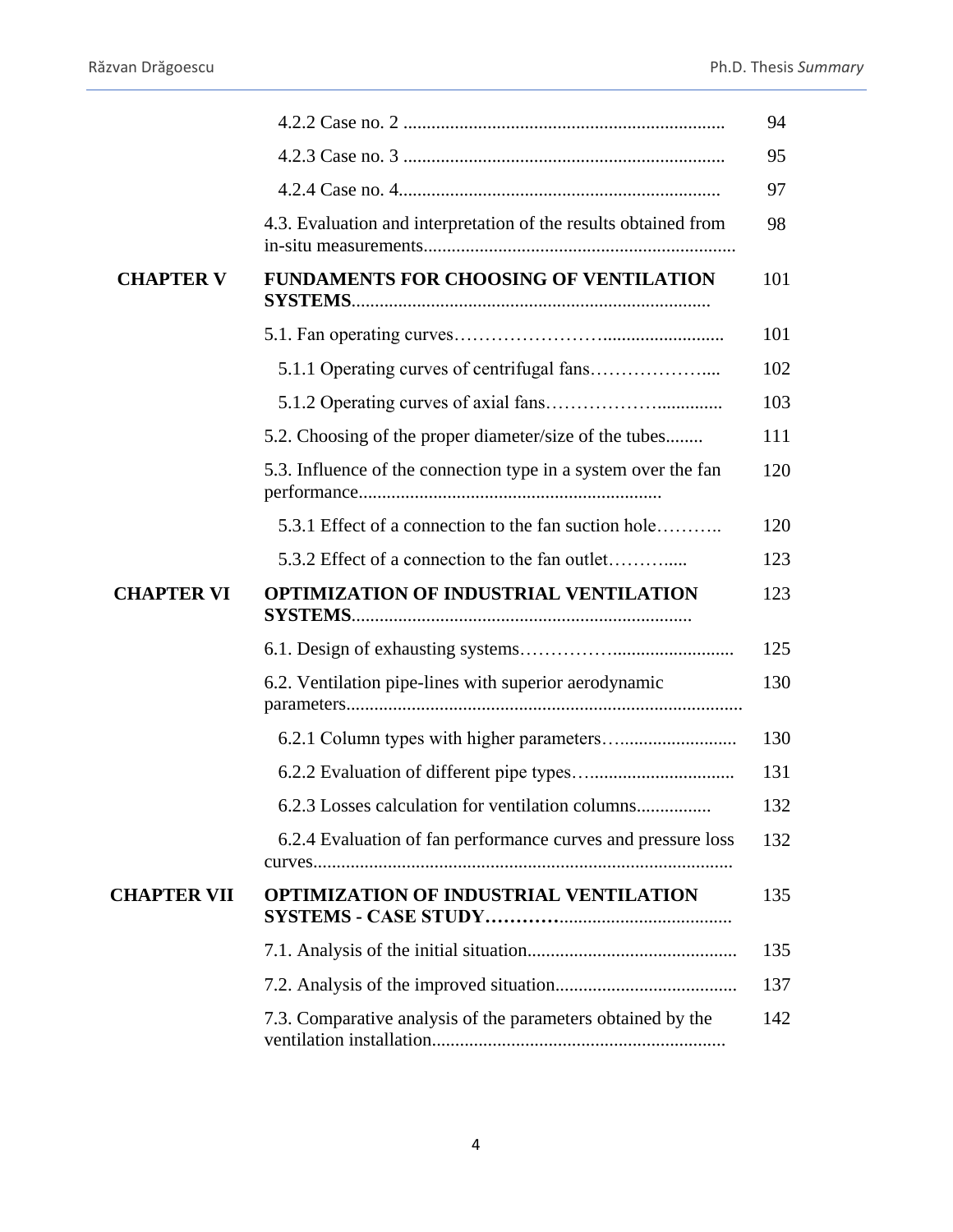|                     | <b>CHAPTER VIII CONCLUSIONS, PERSONAL CONTRIBUTIONS AND</b><br><b>FURTHER RESEARCH DIRECTIONS</b> | 151   |
|---------------------|---------------------------------------------------------------------------------------------------|-------|
|                     |                                                                                                   | 151   |
|                     |                                                                                                   | 155   |
|                     |                                                                                                   | - 157 |
| <b>BIBLIOGRAPHY</b> |                                                                                                   |       |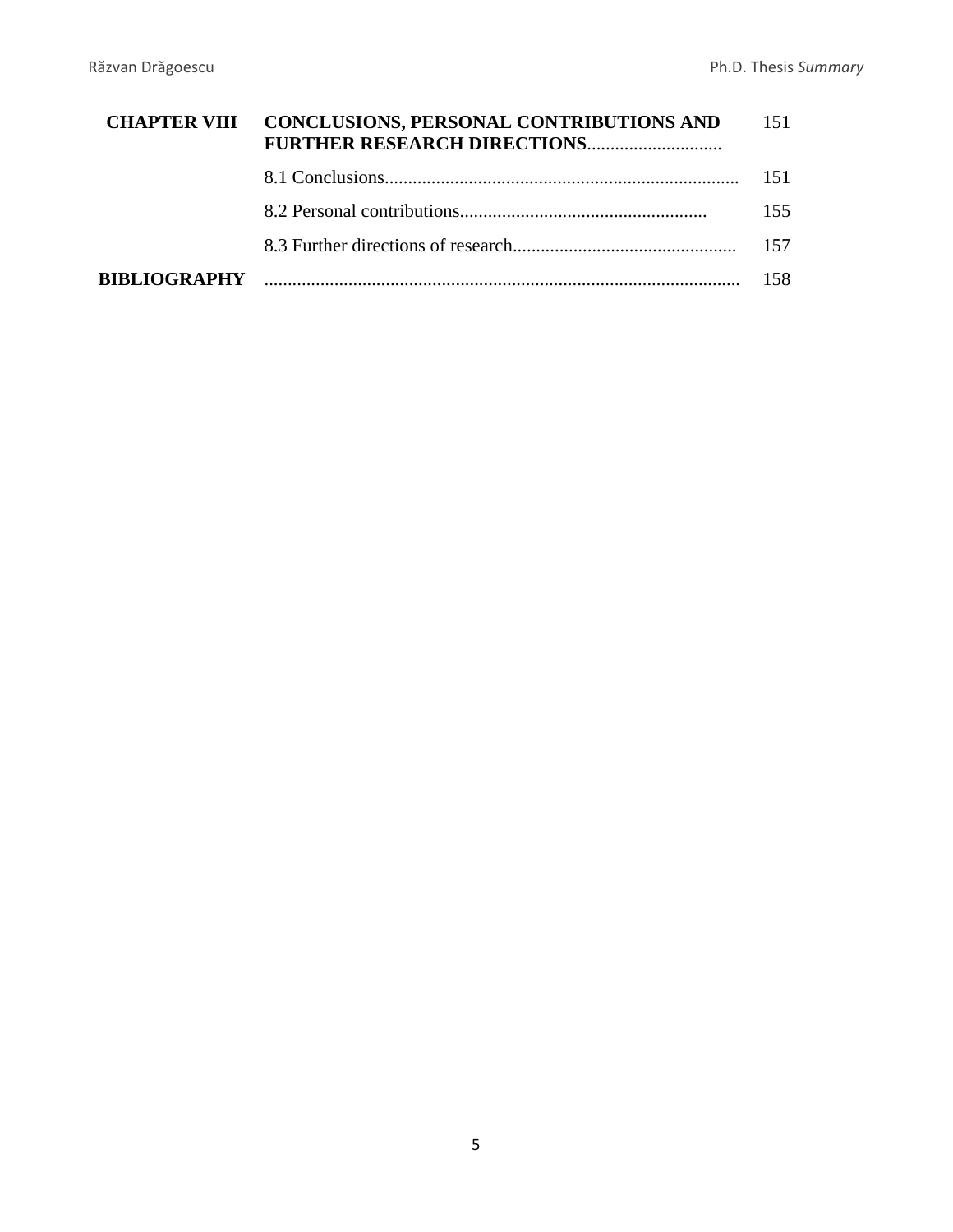## **1. KEYWORDS**

For a better understanding of the following presentation, it is necessary to list some notions that are specific to the approached field: *industrial ventilation systems, legislation, dimensioning of the necessary air flow at the work front, ventilation systems and fan operation curves.*

# **2. INTRODUCTION**

Finding of effective methods and ways for the prevention of working accidents and occupational diseases fits perfectly into the quality concept of work, safety and health and is included in current programs.

Starting point in improving the prevention for work accidents and occupational diseases in a structure, is the assessment of the risks in that structure. The risk assessment involves the recognition of all risk factors in the analyzed structure and quantification of the proportions based on the combination of two parameters: the severity and frequency of the maximum possible consequence on humans.

The obligation to assess the existing risks in the workplace in order to improve the safety and health measures of the workers it is specified within the Council Directives no. 89/391 / EEC. It is also specified that strategies for identifying and combating risks must be based on consultation and participation of employers, managers, workers and/or their representatives. In the spirit of Law no. 319/2006, which transposes the Council Directive no. 89/391 / EEC, the managers of the economic agents, through the established obligations and responsibilities, are the only ones responsible for the health and safety of the employees.

The fundamental concept of this law places the head of the unit at the center of the activity of risk prevention and ensuring the health and safety of its employees. The prevention of occupational risks must also be a constant activity among employees and all persons involved in the work process.

The safety and health documentation shows that, in the event of an accident or occupational disease to which employees are exposed, during the exercise of work, the employer must have the assessment of the risks of injury and occupational disease for all jobs, to ensure an improvement in the level of protection of employees and be integrated into all activities of the unit.

It is also highlighted that jobs and equipment are safely designed, operated and maintained.

All risks must be treated in the following order of priorities:

- be eliminated;
- be controlled at source;
- be minimized by various ways (development of safe working technologies);
- to the extent that it persists, provide for the use of personal protective equipment.

Risks are present in all economic and industrial activities that are manifested by both economic losses, failures in installations, equipment and by the occurrence of minor or major accidents with particularly serious consequences resulting in deaths and injuries and environmental pollution. The assessment of risk levels stimulates the interest of economic operators to improve their working and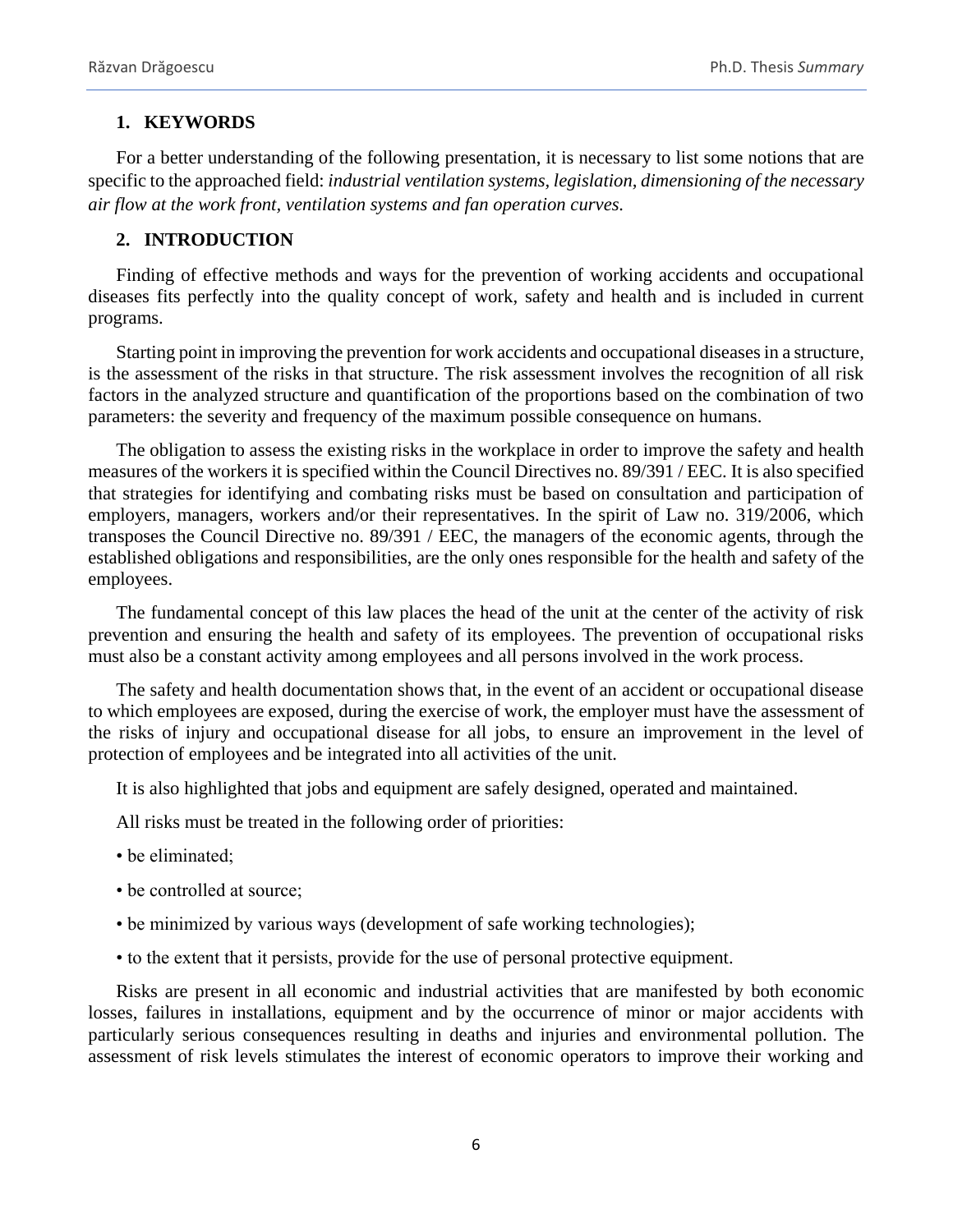environmental conditions, respectively to take measures for the transition from high risk levels to lower or acceptable levels.

The need to identify the risks encountered at the industrial level and in particular the risk of explosion, is an urgent one for the following reasons:

• some of the most important risks are the risks of explosion, intoxication and asphyxiation;

• in the continuous operation of the economic objectives related to the industrial branches, substances in the form of gases, mists, dusts or powder which may create potentially explosive, toxic or suffocating atmospheres;

• in order to avoid the risks of explosion, intoxication and asphyxiation, it is necessary to eliminate the emergency situations that can lead to the loss of human lives, material losses, respectively the shutdown of some industrial objectives;

• avoiding or reducing the risk of explosions, intoxications and asphyxiation by providing a proper ventilation system as a proactive measure is a priority;

• the main measure to prevent the phenomena of explosion, intoxication and asphyxiation is represented by the achievement of an optimal ventilation at the level of closed or semi-closed enclosure;

• the issue of the risk of explosion, intoxication or asphyxiation in industrial premises must be addressed both in terms of achieving an optimal ventilation system and in terms of monitoring the atmosphere of industrial premises;

• the danger and risk of explosion, intoxication and asphyxiation present in industrial premises under certain conditions, in accidental situations, in non-compliance with safety measures and procedures, in case of technical malfunctions or human errors and exposure of workers during work is an extremely strong motivation for identifying new means and ways to optimize ventilation systems.

All these aspects support the importance and the opportunity of the scientific research dedicated to the analysis of the piping systems, fans types as well as the optimization of the industrial ventilation installations.

The results of the research within the doctoral thesis can be directly used by all specialists/decision makers in the field of Health and Safety at Work within the industrial units and especially by those responsible for ensuring the optimal operation of ventilation systems.

# **3. THE IMPORTANCE AND NECESSITY OF THE TOPIC. OBJECTIVES AND STRUCTURE OF THE THESIS**

#### **The objective of the thesis**

The main objective of the doctoral research is based on a completely new methodological approach regarding the exhaustive analysis of ventilation systems in order to optimize their functioning with a decisive and proactive role, in terms of ensuring safety and health at work.

The intended result consists in identifying the constructive elements specific to the industrial ventilation installations in order to make their operation more efficient. The intended result also consists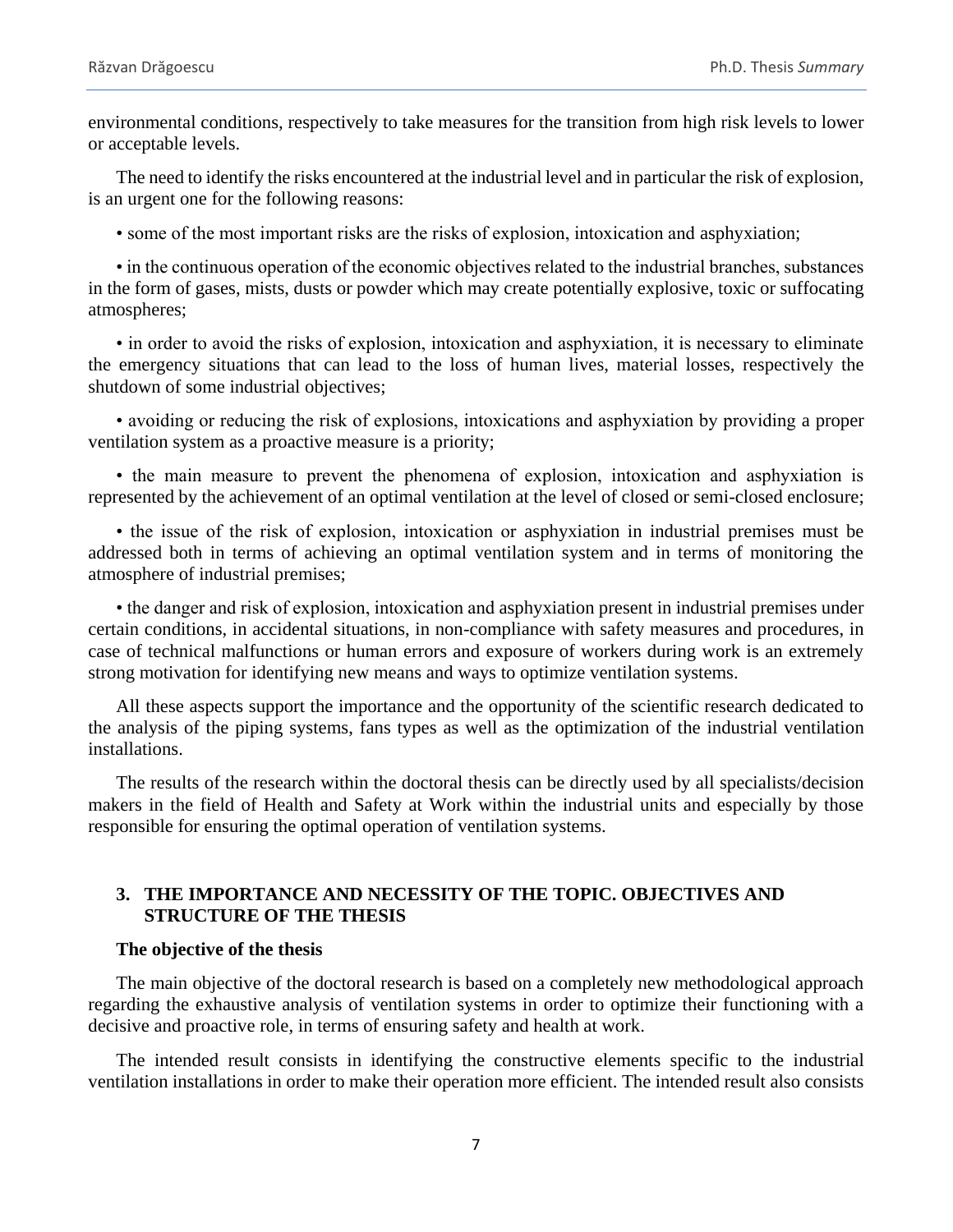in identifying and establishing the mathematical tools that are necessary in order to establish the optimal flow regime of the geometric and aerodynamic characteristics specific to mono or multifilament ventilation pipe-lines and to establish the optimal operating characteristics specific to fan-motor units including the geometric shape and the aerodynamic characteristics of the connecting elements.

#### **Specific objectives**

Identification of dimensional elements specific to ventilation systems.

Dimensioning of a long sized industrial ventilation system.

Exhaustive analysis of industrial ventilation installations.

Identification of the specific features of industrial ventilation installations.

Establishing the mathematical approach regarding the choice of ventilation systems in order to optimize them and optimize an industrial ventilation installation.

### **Thesis structure**

The doctoral thesis begins with an introductory part dedicated to exposing the importance, purpose and objectives of the research. The basic content is structured in eight chapters for the presentation of the scientific approach and an annex, in a total of 167 pages. Each chapter has an appropriate size, graphic and logical presentation, and the whole work is supported by inserting 70 figures and 35 tables, and a list of 110 bibliographic references cited in the paper. The thesis presents synthetically and systematically the author's research, representing the results of documentation efforts, the results of experiments performed on ventilation installations of several industrial companies, the analysis and interpretation of data obtained from measurements and design. The doctoral thesis is conceived as a unitary whole based on case studies and is completed with the methods and tools necessary to improve the operation of industrial ventilation systems.

**Chapter I,** entitled "Elements for dimensioning of industrial ventilation systems", presents the ways of sizing the air flow at work front specific for both exploitation works under the general depression of a main ventilation installations and for opening and preparation works ventilated with partially ventilation installations. At the same time are analyzed the ventilation systems partially used for the ventilation of potentially explosive/toxic/asphyxiating environments. Ventilation systems are presented in an analytical way, comparing their advantages and disadvantages. Also, the characteristics of the partial ventilation installations are presented, by explaining the sizing of both the geometric elements and the establishment of the aerodynamic parameters, specific to the industrial ventilation installations. It is highlighted that the estimation of air losses at a uniformly applied pressure is extremely difficult to achieve, because the pressure inside the ventilation columns varies continuously, which is why a calculation algorithm has been developed to eliminate this inconvenience.

**Chapter II**, entitled "Dimensioning of a long-length ventilation system - Case study" presents a case study of the analysis of the ventilation system of the front Amonte Castle, hydro technical work equipped with a long-term ventilation system, over 3100 ml. The mathematical approach necessary to determine the required air flow in underground and, in particular, at the work front is established. At the same time, the ventilation solutions of the main intake gallery in front of the Castle Amonte are analyzed, taking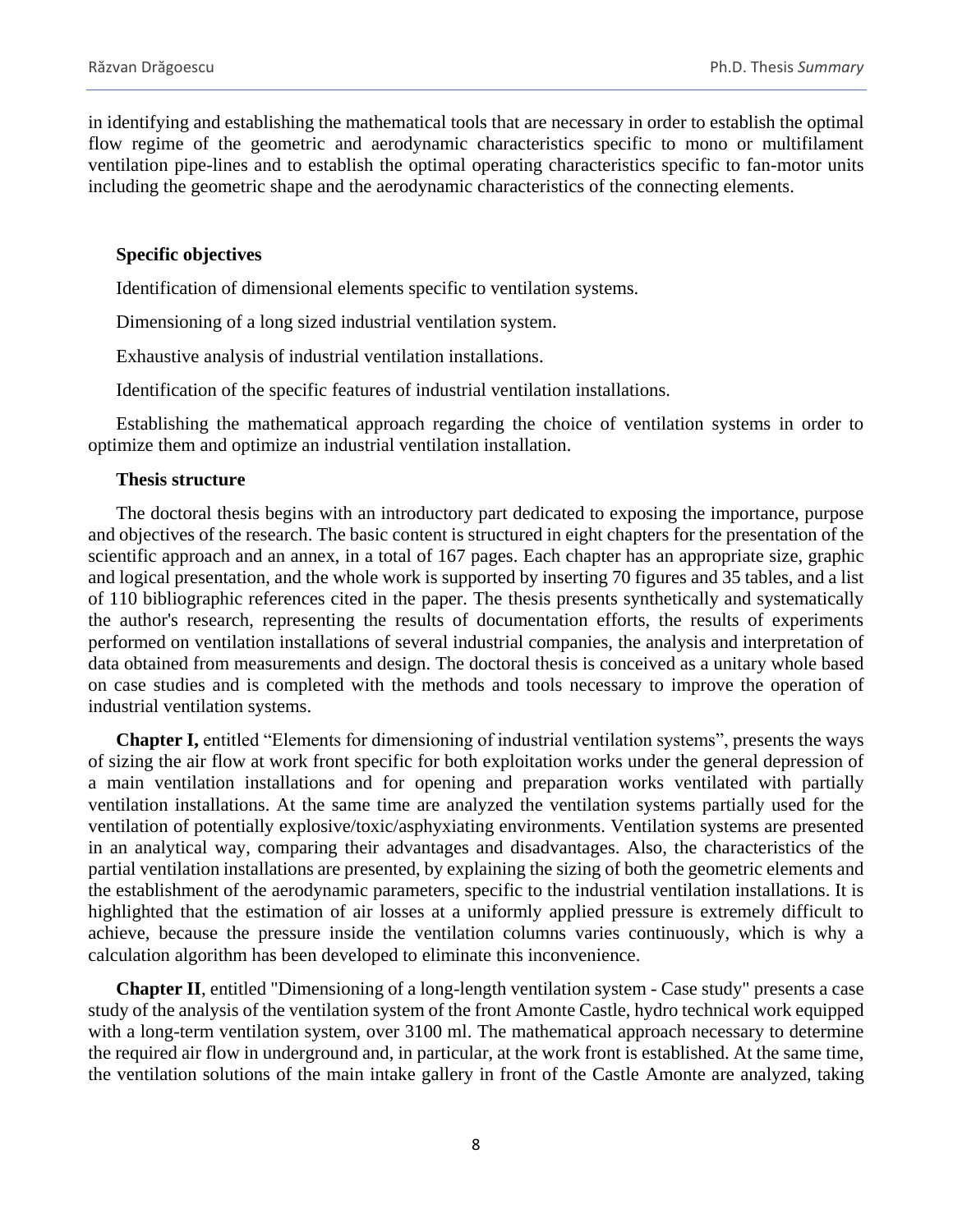into account the position in row of the fans on the ventilation column, using for this purpose the QL diagrams and the possibility of using of a single fan for the ventilation of the main supply gallery front Castle Amonte, fan to serve the entire monofilar structure of the ventilation installation and to ensure the optimal air flow to the work front.

It is known that as the length of the ventilation columns increases, the required air flow to the fan increases due to the increase in air losses because of leakage of the tube column. For these reasons, providing of high air flows into the work fronts of long-term mining works raises difficult issues. Given that the final length of the tube column is 3500 ml in the case study, the parameters required for the fan will have maximum values. Under these conditions, it was decided that the aeration should be done in several phases, using several fans corresponding to the respective phases of digging the gallery. In this way, the necessary parameters for the fan (QV and hV) were calculated for the final length of 3500 m of the column in the tubes.

**Chapter III,** entitled 'Assessment of industrial ventilation systems', begins, in the introductory part, with a summary of the specific legislation applicable to ventilation installations. The substantial section of the chapter is dedicated to the ways of making/operating industrial ventilation systems and - in particular - to determining their efficiency. In this case, based on the results of the existing measurements at each of the analyzed economic units, the efficiency and operation of industrial ventilation installations were performed on a number of 524 ventilation installations belonging to important economic agents. Thus, the installations from OMV PETROM S.A. were evaluated. PETROBRAZI working point (Sulfur gas desulphurization plant; Cogeneration plant; DAV 2 plant; Catalytic cracking plant; TH DEMI CPP section; Tanks and AD pumps parks section; Isomerization plant; Coking plant 3 -CX3; RC plant, objective 120, 121, 123 and 130); SC ARCELOR MITTAL GALATI SA (Department of Agglomeration and Raw Materials; Department of Furnaces (DAMP); Department of Finishing and Department of Plate - IPPC; Department of Steelmaking - DO; Department of Maintenance and Spare Parts - DMPS; Department of Energy Production and Distribution in Steel-DPDES; Wagon operation and overhaul station); SC MICHELIN ROMANIA S.A. - Zalău tires working point (Chemical laboratories, solution preparation station and pump room; Semi-finished section (battery charging), logistics and B.U. workshop); S.N.G.N. ROMGAZ S.A. - S.Î.S.G.N. Ploiești (Compressor stations Butimanu, Bălăceanca and Urziceni). The analysis of the ventilation installations included both specific measurements regarding the determination of the aerodynamic, electrical and state parameters, as well as the analysis of the geometric and adjustment characteristics specific to the ventilation installations. The chapter concludes with a summary of the mathematical approach for the calculation of industrial ventilation pipe-lines, taking into account mainly the strength of industrial ventilation pipes-lines and pressure loss, the theoretical and practical aspects of series and parallel connection of ventilation pipes in systems.

**In Chapter IV**, "Analysis of the specific features of ventilation systems", are presented, in a concise manner, the results of measurements made by the author in the ventilation columns. In order to determine the aerodynamic parameters that characterize the ventilation columns, R0 - unit aerodynamic resistance and K0 - unit coefficient of air losses due to leaks, measurements were performed at four industrial ventilation installations, from four different economic agents, installations that operates in suction mode. The measurements performed in the representative points specific to each ventilation installation under study, aimed at obtaining the following parameters: a) Static depression (pressure) in the ventilation column and in the points for measuring the speed of air currents; b). Average air velocity in the column, in the air flow measurement points; c) The air flow to the fan, to the suction hole, in the branch points or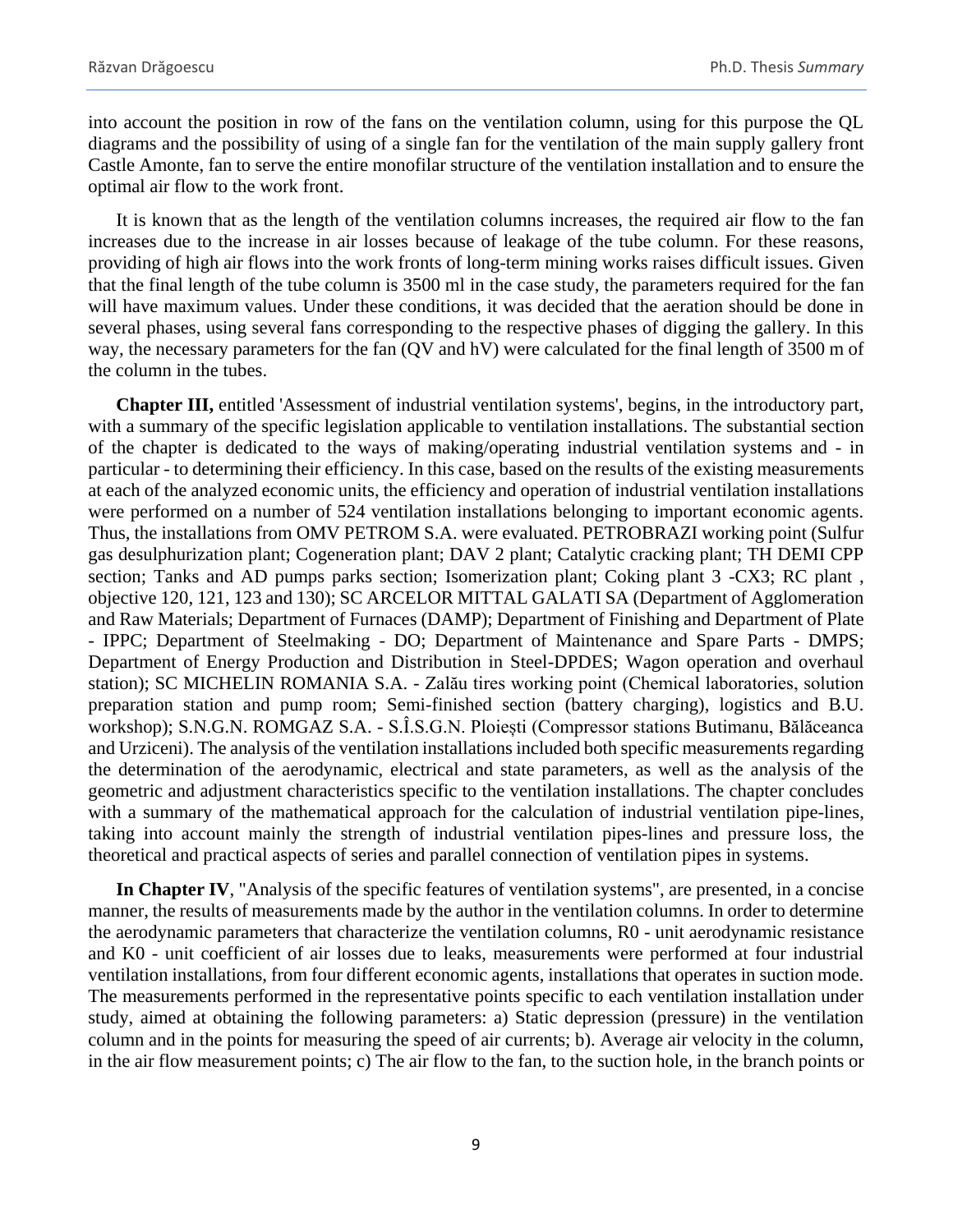in the zero static depression points; e) The air temperature in the ventilation column and in the air flow measurement points; f) Atmospheric pressure; g) Dimensions and length of the ventilation column; g) The distance between the fans and the column length corresponding to each fan and each branch. It explains the way of achieving the ventilation of the premises served in the 4 representative cases of industrial ventilation installations and evaluates and interprets the results obtained from measurements for each of the 4 cases studied.

**Chapter V** entitled "Reasoning for the choice of ventilation systems" is devoted to the technical ways of choosing the matrix elements of ventilation systems, by using the operating curves of axial and centrifugal fans. The Q-L diagrams and resistance nomograms of the ventilation pipes are also used, as well as the nomogram of the respective speeds and friction losses in order to choose the optimal diameter/size of the ventilation pipes. The chapter presents a new vision on the influence of the system connection type on the fan performance. For this purpose, both the effect of the connection to the suction hole and the effect of the connection to the discharge hole of the fan were taken into account. It should be noted that a perfect connection between the main system and the fan is one that ensures an air intake into the fan evenly distributed over the entire surface of the suction hole and an air outlet from the fan outlet made in a way that allows the use integral of the developed pressure. Only under these conditions can the fan provide the parameters that correspond to the operating point. Disruptions caused by the entry of air into the rotor or the wastage of kinetic energy after leaving the discharge port lead to poor fan performance, which is often incorrectly explained as being caused by lower engine efficiency. In order to assess the likely effects of the different ways of connecting the suction ports of the fans, tables have been prepared showing how much the flow decreases in the presence of an unfavorable part and how much the static pressure must be increased when choosing fans to compensate.

**Chapter VI**, "Improvement of industrial ventilation systems" presents the methodology for designing exhaust systems operating in suction regime and the identification of types of ventilation pipelines with higher air parameters. It is appreciated that the design of an efficient suction system is a very complex process that involves the knowledge of a large number of factors. Each suction port must be designed in such a way as not to allow dust and/or toxic and/or explosive gases to be recirculated, but at the same time, it becomes necessary to capture coarse particles that can clog the ventilation pipe-lines. In this regard, several types of ventilation ducts were evaluated, respectively fan curves and pressure losses.

**Chapter VII**, "Improvement of industrial ventilation systems. Case Study". In order to validate the proposed methodology for optimizing the industrial ventilation systems, the branched VOC emission exhaust and neutralization installation was chosen, served by a centrifugal fan, which has a VOC emission neutralization filter on the discharge side. The system - object of optimization - is operational at an economic agent and measurements of the relevant parameters were performed. The exhaustive analysis of the initial situation indicated that the aspiration of the toxic/explosive atmosphere is carried out, by means of four suction holes, located in the two chambers inside the enclosure. From the place of production of the toxic atmosphere to the fixed column placed on the walls of the two chambers, corrugated flexible columns are used, having different lengths, depending on the area where the toxic / explosive atmosphere is released. The flexible columns on the suction side are provided with closing devices (knobs) if the working operations are not performed at one of the suction openings. Optimization was possible with the help of the pressure loss balancing methodology, which has the advantage that the sections that make up the route with the highest resistance are calculated successively, to balance a branch